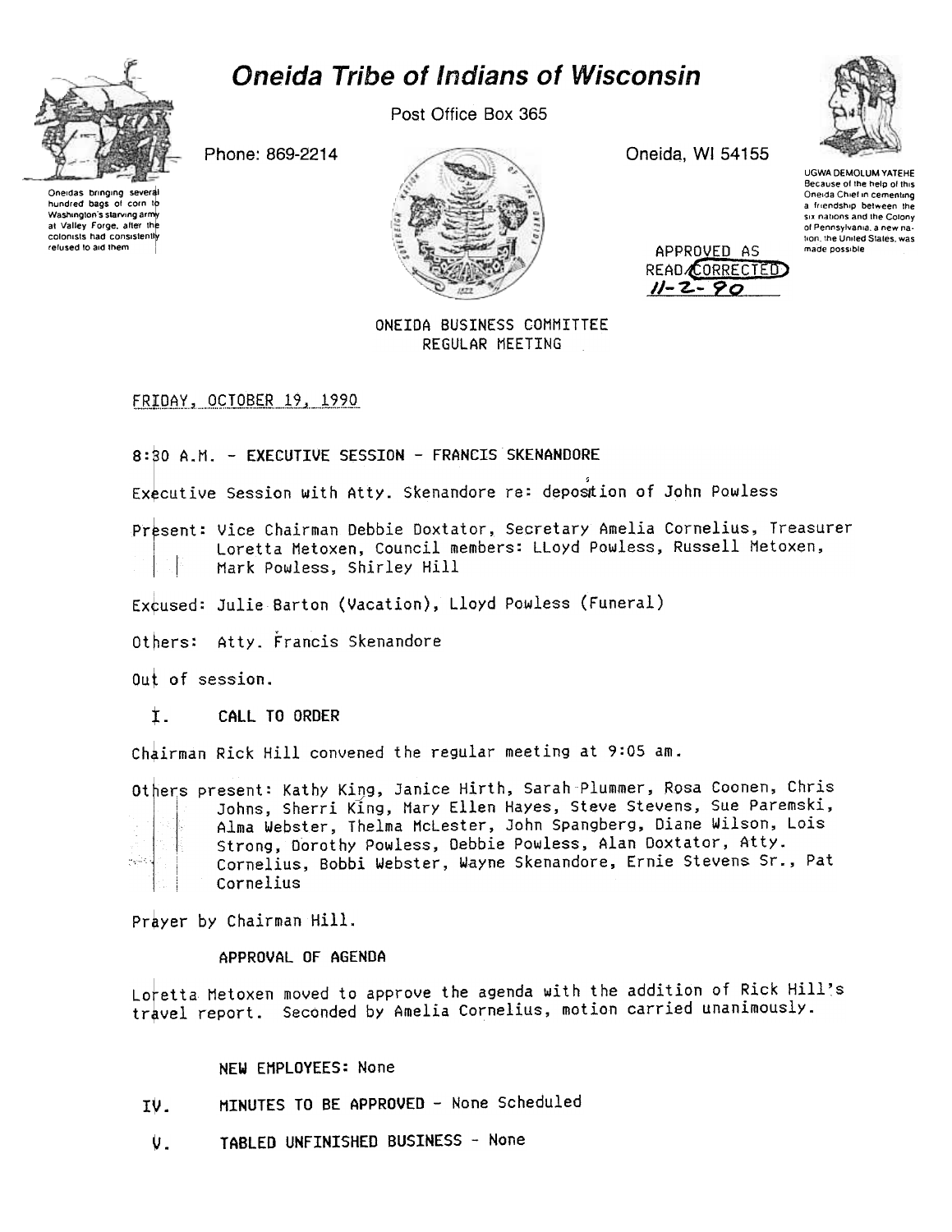ONEIDA TRIBE OF INDIANS OF WISCONSIN REGULAR MEETING - OCTOBER 19, 1990 PAGE 2

- $\sqrt{1}$ . REPORTS
	- $\mathbf{1}$ HUNAN RESOURCES

For information: update of job descriptions for the following positions

- 1. Bingo Director
- 2. Lottery/TV Bingo Director
	- 3. Instant Tickets Director
- 4. Asst. Gaming Manager

Request for approval of 4 new positions in Gaming:

- 1. Director of Sales and Marketing
- 2. Office Director
- 3. Director of Accounting
- 4. Human Resources Manager

Discussion on the new positions  $-$  Qualifications should be changed to require Asso, degree in Accounting, business or administration, or related field for Adcounting position. There should be required post-secondary courses required for the Human Resource Manager in the area Human Relations. #4 under Duties should be changed to "Treat and ensure all other employees...". Required experience in gaming operations reduced to one  $(1)$  to two  $(2)$  years.

Debbie Doxtator moved to approve the positions with the changes and amendments to the positions, seconded by Shirley Hill, motion carried unanimously.

Amelia Cornelius moved to take discussion of the procedural execption for hiring of Instant Ticket Cashier/Clerks position from the table, seconded by Debble Doxtator, motlon carrled unanlmously.

Discussion on screening of applicants for the position. Shirley Hill moved to refer back to Chris Johns, seconded by Debbie Doxtator motion carried unanimously.

- B) Hiring Information:
	- 1) Public Safety Officer David A. DeLeon, Dale Metoxen, and Jeffrey Skenandore
	- 2) Health Unit Clerk Patricia Skenandore
	- 3) Ambulatory Clinic Staff Nurse (2) lea R. Rice & Jean M. Horgan
- C) Transfers/Promotions/Reassignments None
- 2 TRAVEL REPORTS
	- A) Vacation Report -Lloyd E. Powless
	- B) Travel Report Rick Hill Tribal Chairman meeting wit IHS.

# VII. NEW BUSINESS

- RESOLUTIONS
	- A) Under Ground Storage Tanks -Lloyd E. Powless

Resolution on environmental clean-up fund. Discussion on the resolution in regard to a .01 cent tax on gasoline sold by the tribe, clean up of the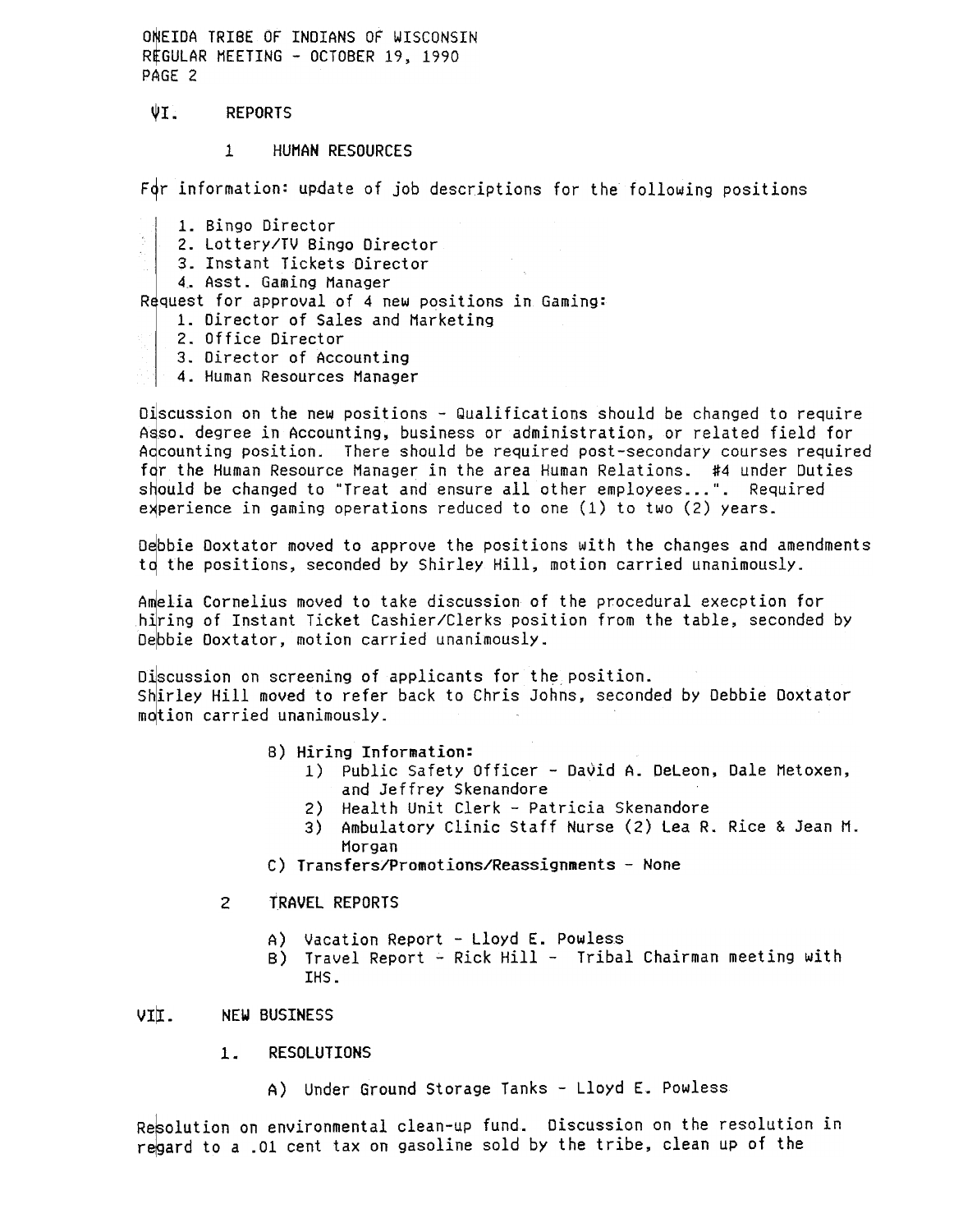ONEIDA TRIBE OF INDIANS OF WISCONSIN REGULAR MEETING - OCTOBER 19, 1990 PAGE 3

Underground Storage Tanks (Continued)

Highway 54 store.

Amelia Cornelius moved to defer until the meeting with the attorneys on Thursday morning, seconded by Loretta Metoxen.

Llbyd Powless moved to amend the motion to send copies of the draft resolution to Retail and to return comments within two (2) weeks, seconded by Debbie Doktator, motion carried unanimously.

Mafn motion carried unanimously

- $2.$ REQUESTS
	- A) Finance & Appropriation Recommendations of 10/17/90 Loretta Hetoxen
- moved to proceed with the work and that the Dept. of Public Works remain within the \$26,784 estimated cost. No second.

Loretta Metoxen moved to approve renovations based on cost for time and material and not to exceed \$26,784, seconded by Debbie Doxtator, motion carried unanimously-

- Amelia Cornelius moved to approve the Headstart Grant for \$353,429 with tribal contribution of \$87,093, seconded by Russell Hetoxen, motion carried unanimously-
- Russell Metoxen moved to approve the Jet Count Currency Counter for \$1,052, seconded by Shirley Hill, motion carried unanimously.
- 4. Debbie Doxtator moved to approve the request for 20 stools for Westwind Store for \$2,800, seconded by Shirley Hill, motion carried unanimously-
- Store, second by Amelia Cornelius, motion carried unanimously.
- 6. Amelia Cornelius moved to approve the purchase of the Ford Clubwagon for Tribal School from BlA funds, seconded by Russell Hetoxen, motion carried unanimously-

Debbie Doxtator moved to refer process for purchasing future vehicles through the tribal treasurer and F&A, seconded by Shirley Hill, motion carried unanimously-

- 7 Shirley Hill moved to approve the extension of the Job Service contract to Nov. 30, 1990 and not to exceed \$18,000, second by Debbie Doxtator, motion
- 1. Hyway 54 renovation. Thinl estimated cost \$26,784. Amelia Cornelius unverting moved to proceed with the urk and that the Bept. of Public Works relation. In particular the station distribution to second.<br>
Loretia Metavan 5. Shirley Hill moved to approve the request for cash register for Westwind Store, second by Amelia Cornelius, motion carried unanimously.<br>6. Amelia Cornelius moved to approve the purchase of the Ford Clubwagon for Tribal 8. Russell Metoxen moved to approve the HWY 54 cleanup costs which totally 226,117 and to incorporate \$181,117 in the FY'91 budget adn to appl for PECFA funds of up to \$131,000, second by Lloyd Powless, motion cunanimously \$226,117 and to incorporate \$181,117 in the FY'91 budget adn to app1ice for PECFA funds of up to \$131,000, second by Lloyd Powless, motion carried unanimously-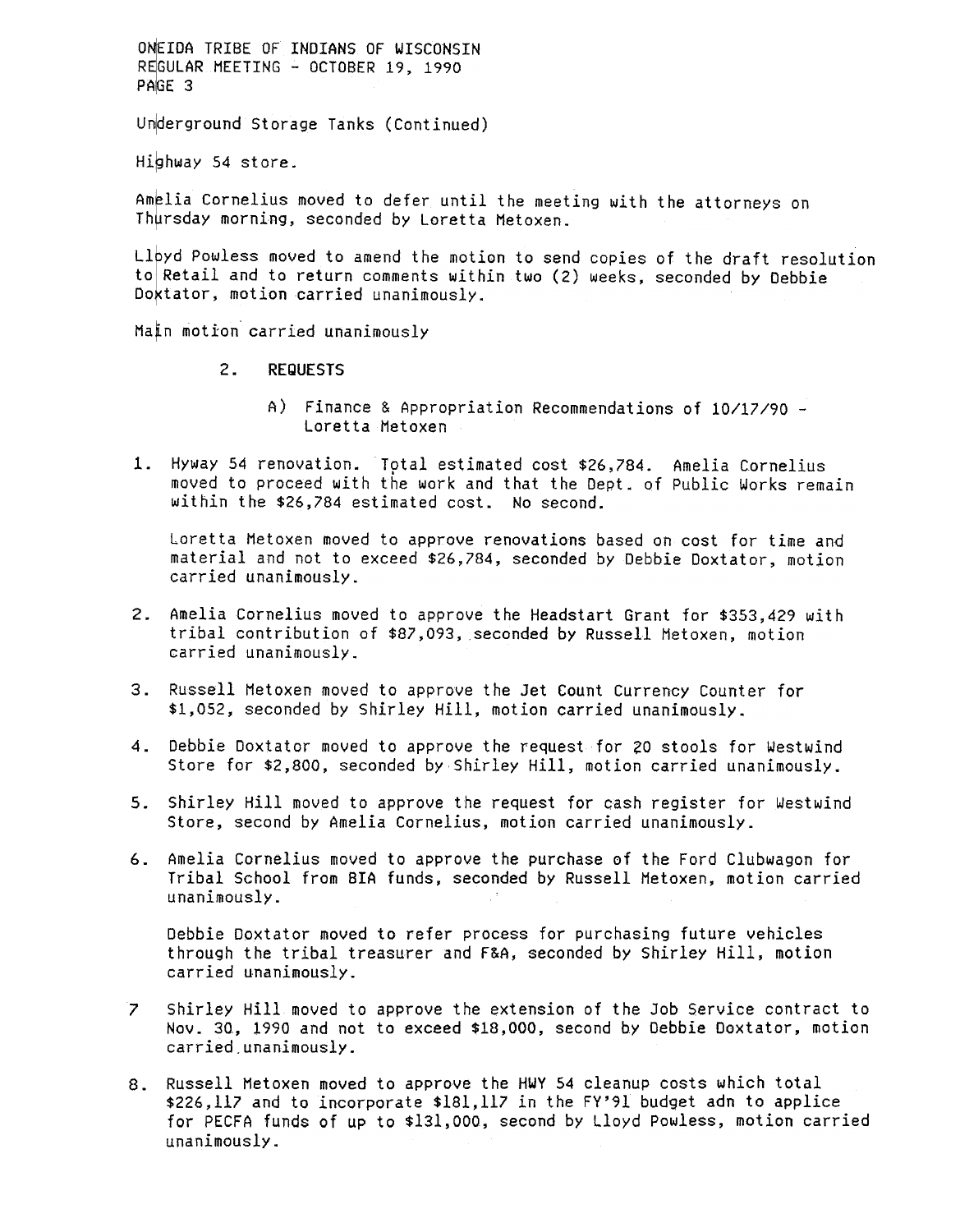ONEIDA TRIBE OF INDIANS OF WISCONSIN REGULAR MEETING -OCTOBER 19, 1990 PAGE 4

Finance & Appropriation Recommendations (Cont.)

- 9. Shirley Hill moved to approve request of Pow Wow Committee for \$10,000 loan for Oct. pow wow under following condidtions: a. Amounto to be returned to tribe as soon as possible after the pow
	- wow.
	- b. Fundraising to proceed if proceeds do not cover loan;
	- c. If amount cannot be covered, the balance due will be deducted from annual pow wow budget

Motion second by Debbie Doxtator, motion carried unanimously-

Amelia Cornelius moved to approve recommendation to defer until Nov. 1 for futher information and discussion and finalization of the FY'91 budget,  $s_{\text{obs}}$  seconded by Shirley Hill, motion carried unanimously.

11. Travel for John Powless for deposition for the Insurance Marketing lawsuit. Shirley Hill moved to authorize airfare and two (2) days lost wages for a total of \$747., seconded by Russell Hetoxen, motion carried unanimously.

### B) Personnel Commission Recommendations of 9/19/90 - Stanley Webster

Amelia Cornelius moved to defer any action and to meet with the Personnel Commission on the Grievance Procedure within three (3) weeks, seconded Mark Powless, motion carried unanimously.

**the c)** Quotes for Westwind One-Stop- Sarah Plummer

Loretta Metoxen moved to approve the low bid, seconded by Amelia Cornelius, motion carried unanimously.

#### CA\$INETS

Lloyd Powless move to approve contingent upon background information on bids anq information being provided to the Tribal Secretary, seconded by Shirley Hill, motion carried unanimously.

> D) Request to Proceed with a Memorandum of Agreement -Loretta Hetoxen

Lofetta Metoxen moved that the Tribe proceed with the development of a Memorandum Of Agreement, seconded by Lloyd Powless, motion carried  $unanimou$  $\mathbb{I}\mathbb{S}\mathbb{V}$ .

> E) Request to Reactivate Board Members to the Oneida Trib Fund, Inc. - Kathy King

Loretta Metoxen moved that the present Business Committee members be the members of the Oneida Tribal Fund, Inc., seconded by Shirley Hill, motion carried unanimously.